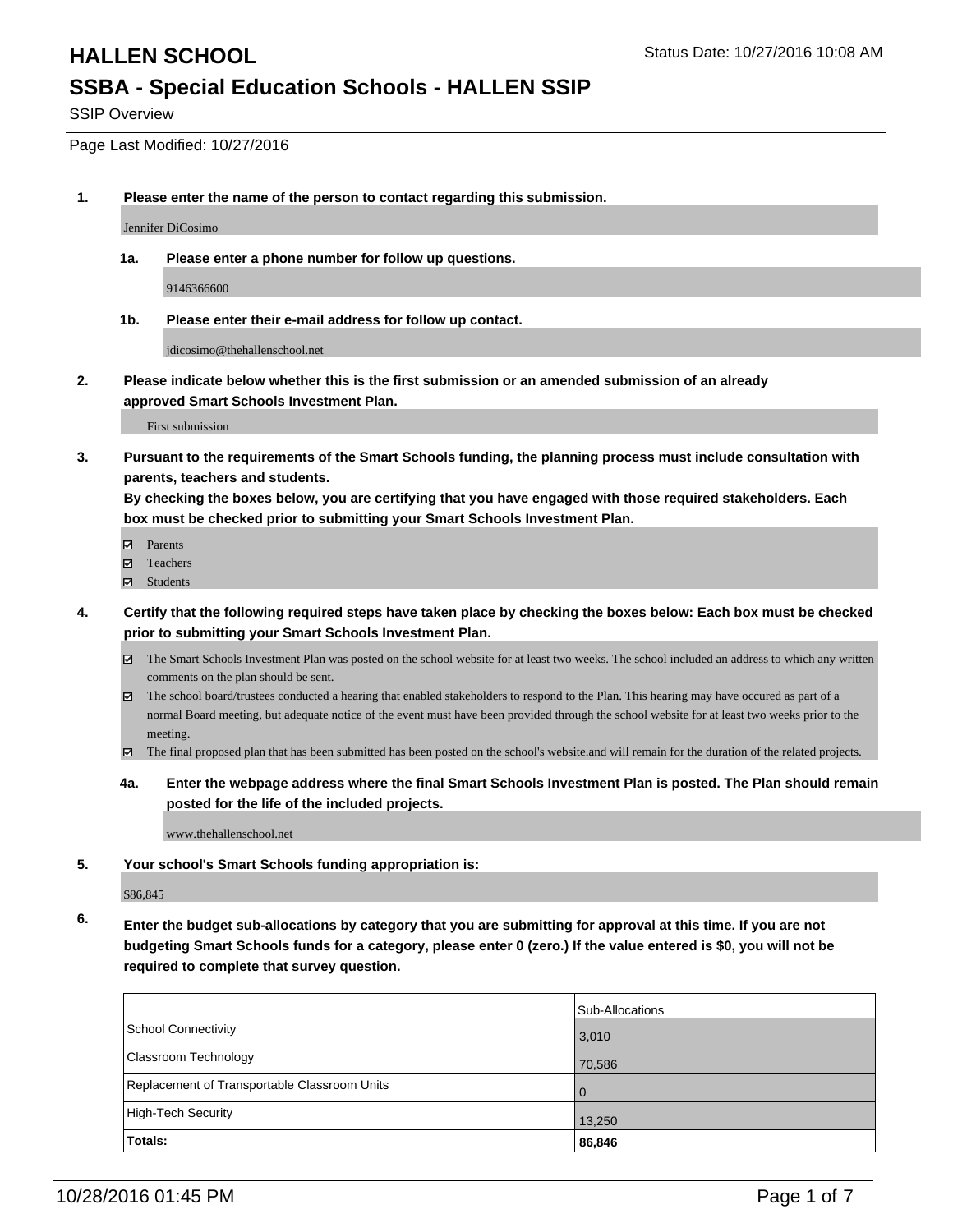## **HALLEN SCHOOL** STATES AND STATES STATES STATES STATES STATES STATES AND STATES STATES AND STATES STATES AND STATES STATES AND STATES AND STATES STATES AND STATES AND STATES AND STATES AND STATES AND STATES AND STATES AND **SSBA - Special Education Schools - HALLEN SSIP**

School Connectivity

Page Last Modified: 10/27/2016

#### **1. Describe how you intend to use Smart Schools funds for high-speed broadband and/or wireless connectivity projects in school buildings.**

The school intends to use Smart Schools funds for high-speed broadband and wireless connectivity projects in the building by enhancing our wireless connectivity. Our current network could only accommodate a limited number of users. Replacing our server, which is obsolete, will allow the school to upgrade the wireless system to increase the wireless speed and functionality of technology throughout the building. This will allow our computers in various areas of the building such as classrooms, computer labs and Smart Board rooms to connect to the internet at higher speeds than what we currently have. The school plans to use digital connectivity and technology to enhance learning for students in our population by maximizing time on task. Our past experience with our server and connectivity includes, spotty and slow response time to the internet, and poor communication between other networked computers that have made it difficult to maximize time on task with students. Furthermore, many of our students with disabilities do not have the ability to use wait time for a connection to be established or may feel anxious when a connection is lost. With an updated high-speed 64 bit Windows 2016 server connected to our already existing high speed gigabit switches attached to high speed Verizon lines, we expect to greatly improve waiting time and have seamless connections. By making improvements to digital connectivity, Teachers will be able to plan and pace lessons effectively with the use of reliable technology connections. For students who have IEP mandate assistive technology that require Wi-Fi connectivity, those students will now experience connectivity throughout the building. By placing a dual band gigabit router attached to a high speed switch on each floor of the building along with carefully placed Wi-Fi range extenders, we can ensure connections will never be lost anywhere on campus.

#### **2. Describe how the school plans to use digital connectivity and technology to improve teaching and learning.**

The school plans to use digital connectivity and technology to enhance learning for students in our population by maximizing time on task. Our past experience with our server and connectivity includes spotty or failed connections to the internet that have made it difficult to maximize time on task with students. Furthermore, many of our students with disabilities do not have the ability to use wait time for a connection to be established or may feel anxious when connection is lost. By making improvements to digital connectivity, teachers will be able to plan and pace lessons effectively with the use of reliable technology connections. For students who have IEP mandated assistive technology that require a Wi-Fi connection, those students will now experience better connectivity throughout the building.

#### **3. Does your School Connectivity project require new construction or substantially altered space and result in capitalized cost in excess of \$100,000?**

No

#### **4. If you are submitting an allocation for School Connectivity complete this table. Note that the calculated Total at the bottom of the table must equal the Total allocation for this category that you entered in the SSIP Overview overall budget.**

|                                                   | Sub-Allocation |
|---------------------------------------------------|----------------|
| Network/Access Costs                              | 3,010          |
| <b>Outside Plant Costs</b>                        | (No Response)  |
| <b>School Internal Connections and Components</b> | (No Response)  |
| Professional Services                             | (No Response)  |
| Testing                                           | (No Response)  |
| <b>Other Upfront Costs</b>                        | (No Response)  |
| Other Costs                                       | (No Response)  |
| Totals:                                           | 3,010          |

**5. Please detail the type, quantity, per unit cost and total cost of the eligible items under each sub-category. This is especially important for any expenditures listed under the "Other" category. All expenditures must be eligible for tax-exempt financing to be reimbursed with Smart Schools funds. Sufficient detail must be provided so that we can verify this is the case. If you have any questions, please contact us directly through smartschools@nysed.gov. Add rows under each sub-category for additional items, as needed.**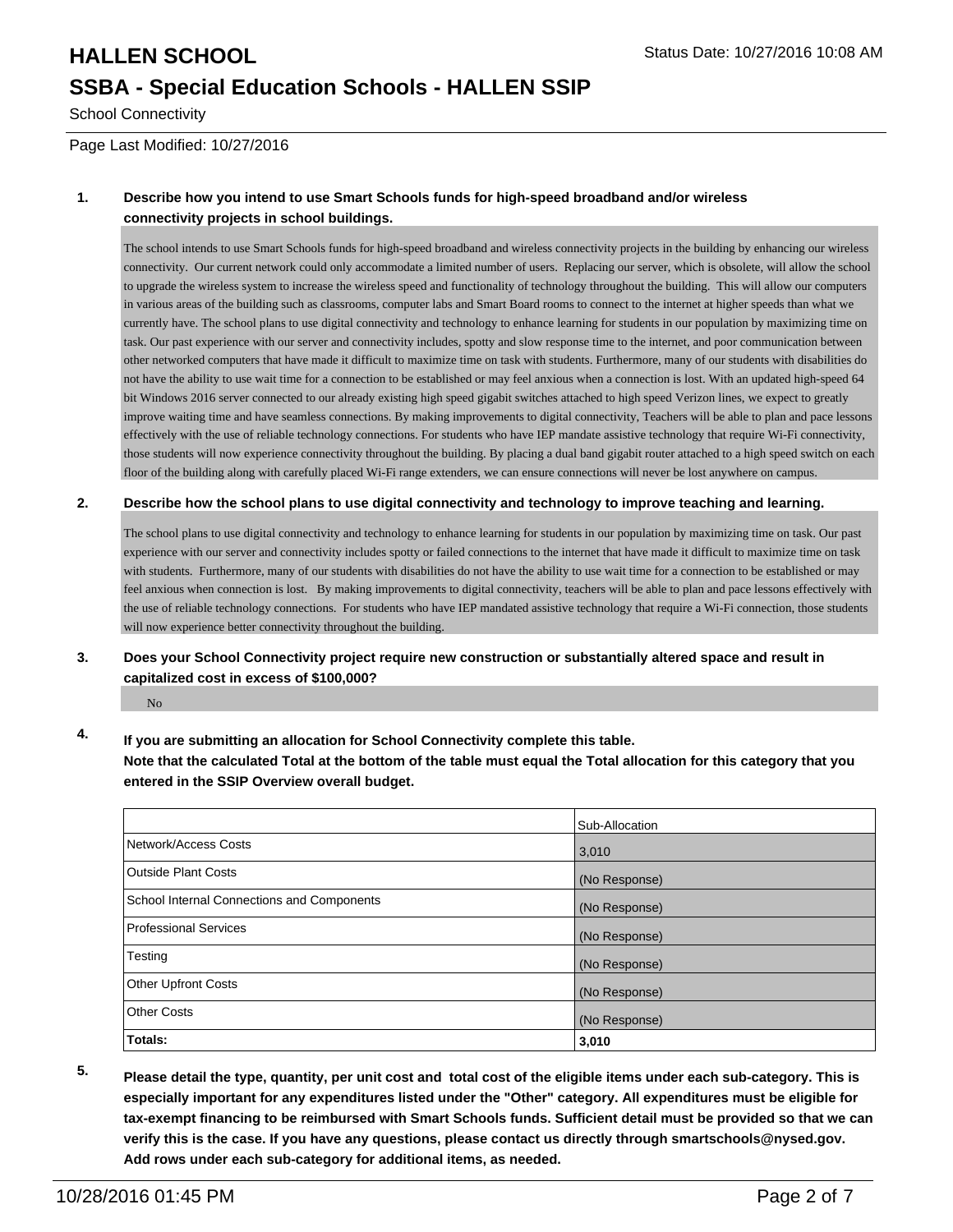## **HALLEN SCHOOL** Status Date: 10/27/2016 10:08 AM

## **SSBA - Special Education Schools - HALLEN SSIP**

School Connectivity

Page Last Modified: 10/27/2016

| Select the allowable expenditure | Item to be purchased | Quantity | Cost per Item | <b>Total Cost</b> |
|----------------------------------|----------------------|----------|---------------|-------------------|
| type.                            |                      |          |               |                   |
| Repeat to add another item under |                      |          |               |                   |
| each type.                       |                      |          |               |                   |
| Network/Access Costs             | router               |          | 190           | 760               |
| Network/Access Costs             | Wifi Access Points   | 15       | 150           | 2,250             |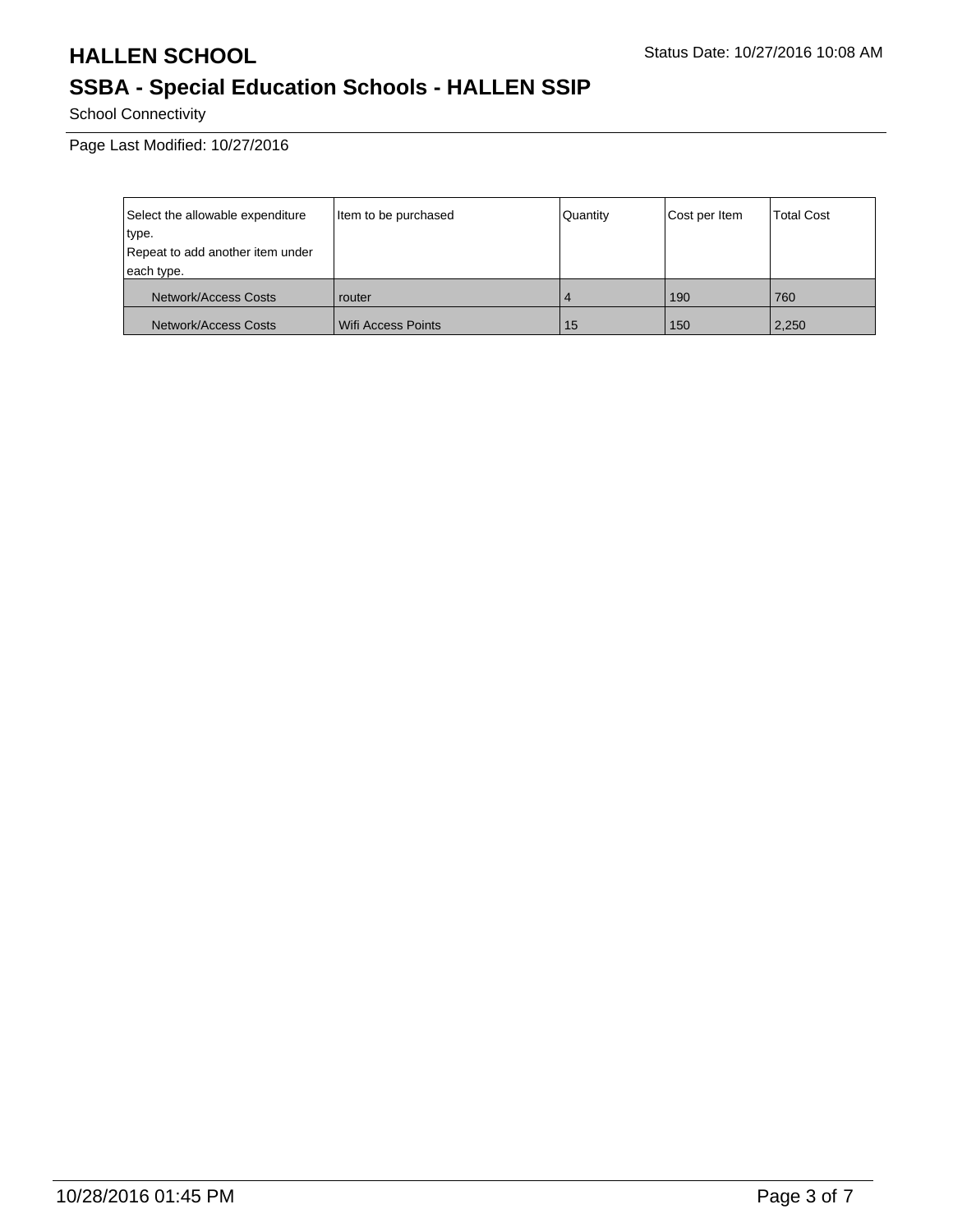## **HALLEN SCHOOL** Status Date: 10/27/2016 10:08 AM **SSBA - Special Education Schools - HALLEN SSIP**

Classroom Learning Technology Equipment (Devices)

Page Last Modified: 10/27/2016

#### **1. Describe the devices you intend to purchase and their compatibility with existing or planned platforms or systems.**

We intend to use the Smart Bond to purchase a new server, 7 smart boards, 31 desktop workstations & 51 IPADS. Update obsolete server to withstand wifi connections throughout the building,he purchase of a new server will replace the obsolete Windows 2003 server allowing the system to be capable of handling the workload of all networked devices seamlessly as well as securing sensitive information. The newly installed WiFi will work in conjunction with the iPads across our high speed Cisco gigabit switches making it capable to access the web from anywhere on the premises. Furthermore, the interactive whiteboards connect wirelessly to the iPads for interactive lessons. The workstations will replace the obsolete Windows XP machines bringing the schools technology up to today's standards for a safe and secure experience, as well as support new software.

#### **2. Describe how the proposed technology purchases will improve teaching and learning inside or outside of the classroom.**

The purchase of the devices listed in question above will improve teaching by allowing the teachers to plan and implement lessons that will incorporate technology that will maximize student learning in the classroom. This will add to the variety of classroom supports that are needed to meet the diverse needs of our student body. All students attending The Hallen School are students with disabilities. Approximately one-third of the student population are students classified Autism Spectrum Disorder (ASD). The vast majority of these students are placed in our TEACCH program, which emphasizes the use of visual supports to heighten academic and social skill attainment. Students will benefit from instruction with added visual supports through the use of a Smart Board or interactive tablets. Teachers and providers will be able to maximize student learning for all students with disabilities by modifying the curriculum through the use of technology. Teachers will be able to access student learning and provide immediate feedback to students through the use of interactive technology. For example, if teacher uses a SmartBoard, a teacher can post a math problem on the board for the entire class and select a student to show how they solved their problem using the answer they wrote using an interactive tablet and the student's written response will be shown on the Smart Board for the rest of the class to see. Technology will be used to support specially designed instruction that will be adapted in the delivery of instruction to address the unique learning needs that result from a student's disability. The tools that will be integrated in the learning environment will tap into highly motivating, engaging and interactive learning activities. The school also has a prevocational program that can make use of technology by writing resumes, logging work-based learning hours required for the CDOS credential and completing career exploration modules online.

The school plans to allow students access to technology devices outside of school through the implementation of a tablet loaner program. Several of our students come from homes from low-socioeconomic households, receive free lunch and do not have access to technology outside of school. The loaner program will provide students with an opportunity to take home a tablet overnight to have access to learning websites suggested by classroom teachers and will also allow students to complete reports and assignments linked to either the curriculum or goals stated in the IEP.

**3. To ensure the sustainability of technology purchases made with Smart Schools funds, schools must have a plan to maintain and support technology purchases reimbursed with Smart Schools funds. This sustainability plan should support recurring costs of use that are ineligible for Smart Schools funding such as device maintenance, technical support, Internet and wireless fees, maintenance of hotspots, staff professional development, building maintenance and the replacement of incidental items.**

 $\boxtimes$  By checking this box, you certify that the school has a sustainability plan as described above.

- **4. Schools must ensure that devices purchased with Smart Schools funds will be distributed, prepared for use, maintained and supported appropriately. Schools must maintain detailed device inventories in accordance with generally accepted accounting principles.**
	- By checking this box, you certify that the school has a distribution and inventory management plan and system in place.
- **5. Schools must contact the SUNY/CUNY teacher preparation program that supplies the largest number of the its new teachers to request advice on innovative uses and best practices at the intersection of pedagogy and educational technology.**
	- $\boxtimes$  By checking this box, you certify that you have contacted the SUNY/CUNY teacher preparation program that supplies the largest number of your new teachers to request advice on these issues.
	- **5a. Please enter the name of the SUNY or CUNY Institution that you contacted.**

Brooklyn College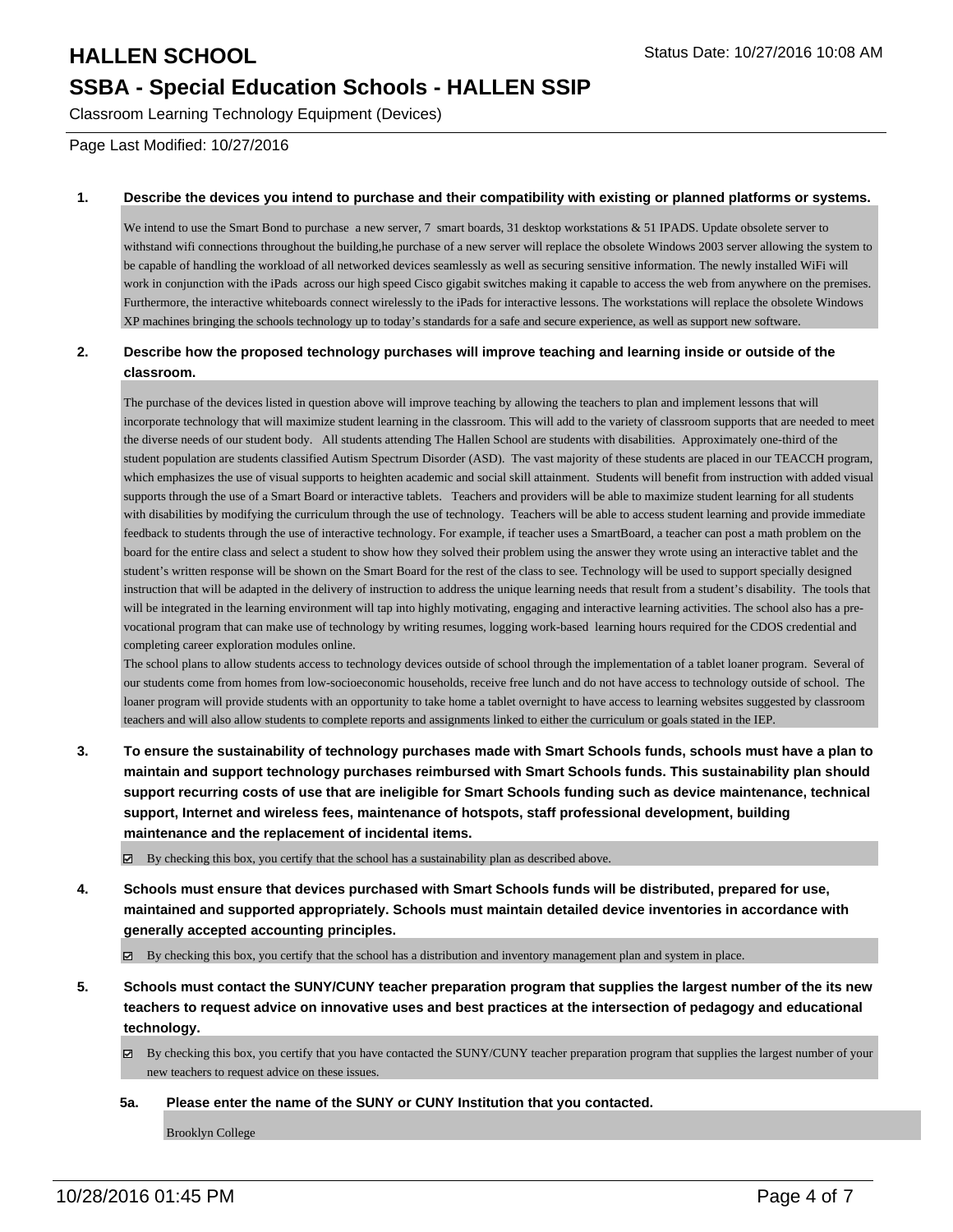### **SSBA - Special Education Schools - HALLEN SSIP**

Classroom Learning Technology Equipment (Devices)

Page Last Modified: 10/27/2016

**5b. Enter the primary Institution phone number.**

718-951-5214

**5c. Enter the name of the contact person with whom you consulted and/or will be collaborating with on innovative uses of technology and best practices.**

April Whatley- Bedford

**6. If you are submitting an allocation for Classroom Educational Technology, complete this table. Note that the calculated Total at the bottom of the table must equal the Total allocation for this category that you entered in the SSIP Overview overall budget.**

|                          | Sub-Allocation |
|--------------------------|----------------|
| Interactive Whiteboards  | 36,227         |
| Computer Servers         | 8,503          |
| <b>Desktop Computers</b> | 5,456          |
| Laptop Computers         | (No Response)  |
| Tablet Computers         | 20,400         |
| <b>Other Costs</b>       | (No Response)  |
| Totals:                  | 70,586         |

**7. Please detail the type, quantity, per unit cost and total cost of the eligible items under each sub-category. This is especially important for any expenditures listed under the "Other" category. All expenditures must be capital bond eligible to be reimbursed with Smart Schools funds. If you have any questions, please contact us directly through smartschools@nysed.gov.**

**Add rows under each sub-category for additional items, as needed.**

| Select the allowable expenditure | Item to be purchased | Quantity | Cost per Item | <b>Total Cost</b> |
|----------------------------------|----------------------|----------|---------------|-------------------|
| type.                            |                      |          |               |                   |
| Repeat to add another item under |                      |          |               |                   |
| each type.                       |                      |          |               |                   |
| Interactive Whiteboards          | <b>Smart Boards</b>  |          | 5,175         | 36,227            |
| <b>Computer Servers</b>          | server               |          | 8,503         | 8,503             |
| <b>Desktop Computers</b>         | workstations         | 31       | 176           | 5.456             |
| <b>Tablet Computers</b>          | <b>IPADS</b>         | 51       | 400           | 20,400            |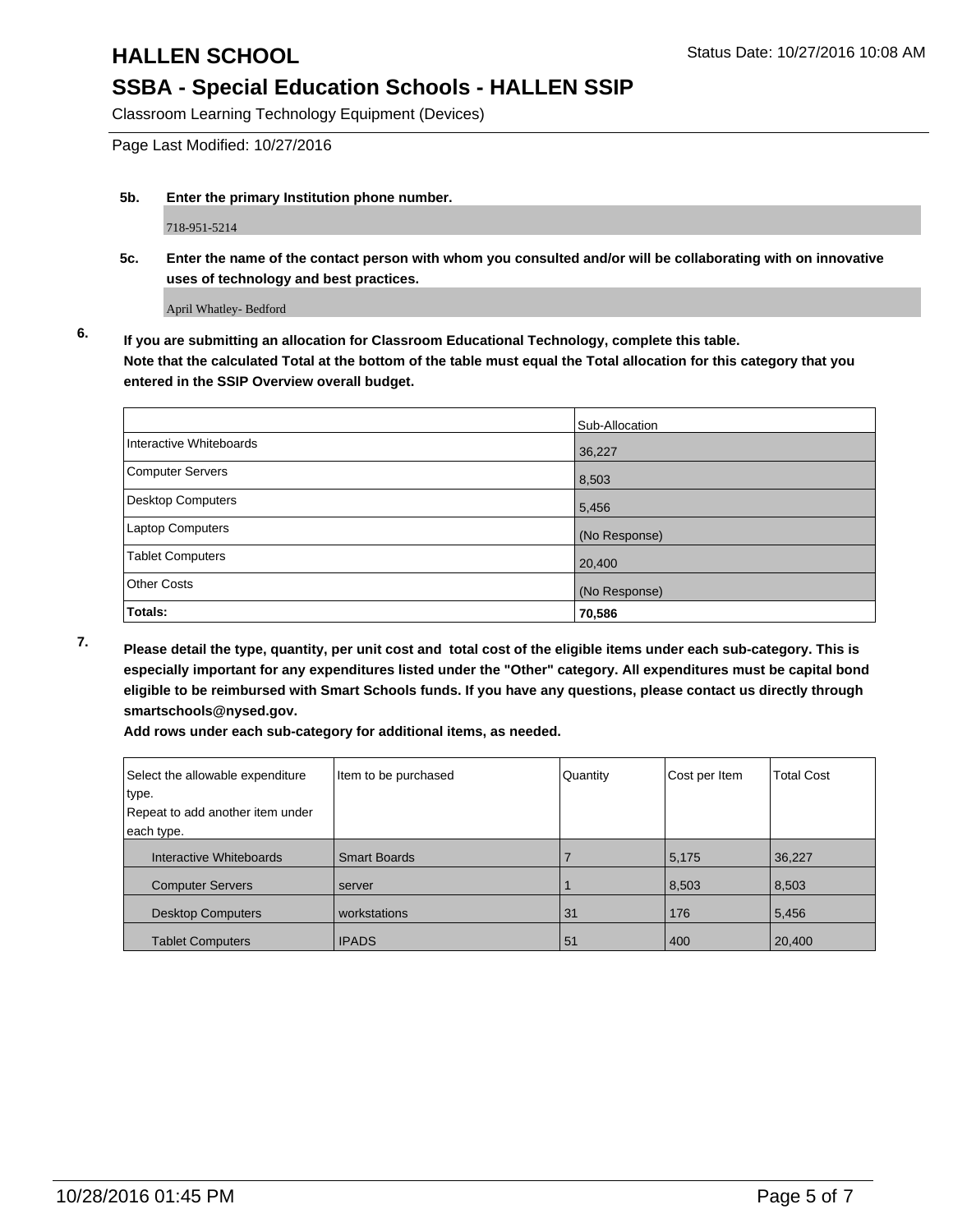# **HALLEN SCHOOL** STATES AND STATES STATES STATES STATES STATES STATES AND STATES STATES AND STATES STATES AND STATES STATES AND STATES STATES AND STATES STATES AND STATES AND STATES AND STATES AND STATES AND STATES AND STAT

## **SSBA - Special Education Schools - HALLEN SSIP**

Replace/Modernize Transportable Classrooms

Page Last Modified: 10/27/2016

**1. Describe the school's plan to construct, enhance or modernize education facilities to provide high-quality instructional space by replacing transportable classrooms.**

(No Response)

**2. Does your Classroom Trailer project require new construction or substantially altered space and result in capitalized cost in excess of \$100,000?**

(No Response)

**3. If you have made an allocation for Replace Transportable Classrooms, complete this table. Note that the calculated Total at the bottom of the table must equal the Total allocation for this category that you entered in the SSIP Overview overall budget.**

|                                                | Sub-Allocation |
|------------------------------------------------|----------------|
| Construct New Instructional Space              | (No Response)  |
| Enhance/Modernize Existing Instructional Space | (No Response)  |
| <b>Other Costs</b>                             | (No Response)  |
| Totals:                                        |                |

**4. Please detail the type, quantity, per unit cost and total cost of the eligible items under each sub-category. This is especially important for any expenditures listed under the "Other" category. All expenditures must be capital bond eligible to be reimbursed with Smart Schools funds. If you have any questions, please contact us directly through smartschools@nysed.gov.**

**Add rows under each sub-category for additional items, as needed.**

| Select the allowable expenditure | Item to be purchased | Quantity      | Cost per Item | <b>Total Cost</b> |
|----------------------------------|----------------------|---------------|---------------|-------------------|
| ∣type.                           |                      |               |               |                   |
| Repeat to add another item under |                      |               |               |                   |
| each type.                       |                      |               |               |                   |
| (No Response)                    | (No Response)        | (No Response) | (No Response) | (No Response)     |